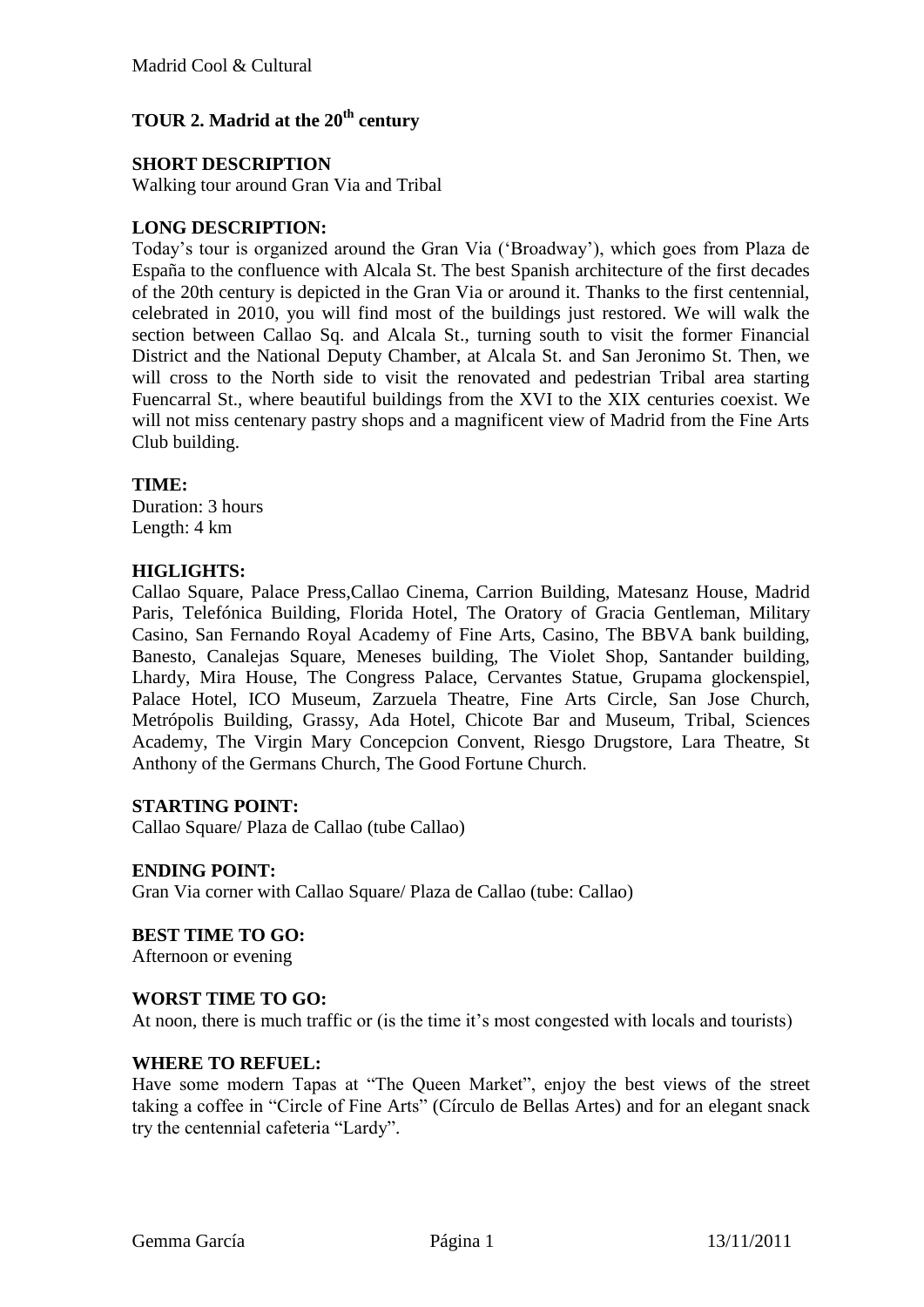## START

Welcome to the Gran Via Tour. This promenade will take you along Madrid"s Broadway and two of the neighborhoods placed at its sides, the trendy Tribal area and the Old Financial district around Alcalá St.

### INFO POI Gran Via

On April 4<sup>th</sup>, 1910 the reigning king Alfonso XIII, inaugurated with pick in hand an enterprise with which he intended to put Madrid on par with the great capitals of Europe. The Gran Via is still regarded with such importance that the Madrid city government uses it as the image for its promotional tourist campaigns throughout the world.

One of the great features of this street are the theatres, with so many great musicals that the Gran Via has become a kind of "Broadway in Madrid."

If we decide to take a stroll down the Gran Via, we cannot avoid seeing the magnificent handmade posters inviting us to see a musical.

1. **Callao Square**. The square is the centre of Gran Via and the heart of Madrid cinemas. The new road created opportunities for architects giving them the ability to create large buildings in the latest architectural styles.

## **INFO Gran Via**

The construction of Gran Via, in the late  $19<sup>th</sup>$  century, required many buildings in the center of the city to be demolished. The street was a symbol of modernity and witnessed the early  $20<sup>th</sup>$  century history of the city.

In the 1920's the Gran Vía became full of theatres and palaces with the 30's bringing about the great buildings. During the Spanish Civil War the major command centers were located on the Gran via. During the 50"s and 60"s the area recaptured its splendors. The glamour came back with local places like *Chicote,* where a lot of artists came to visit and enjoy cocktails and music. In addition the Gran Vía saw its shops multiply. Many of these shops are still in operation today with their original appearance and charm.

## 2. **Press Palace Building**

Here we have one of Madrid's first buildings that appeared near Callao Sq. designed by the young architect Muguruza. Based on a model imported from New York and Chicago these buildings housed cinemas, theatres, cafeterias, nightclubs, department stores, and offices. Today it still houses three cinemas and offices.

## 3. **Callao Cinema**

One of Madrid's Rationalist movement's most emblematic figures architect Soto proposed a simple building with ornamental art-déco elements and with designs that are somewhat reminiscent of the Viennese Secession. The tower was intended to act as a base for advertisements. And the flat roof hosted the first summer movie theatre of the city.

## 4. **Carrion Building**

The style of the Carrion Building is similar to German Expressionism and New York skyscrapers. This building's most emblematic features are its tower, designed to act as a base for a Schweppes advertisement which appears in many Spanish movies and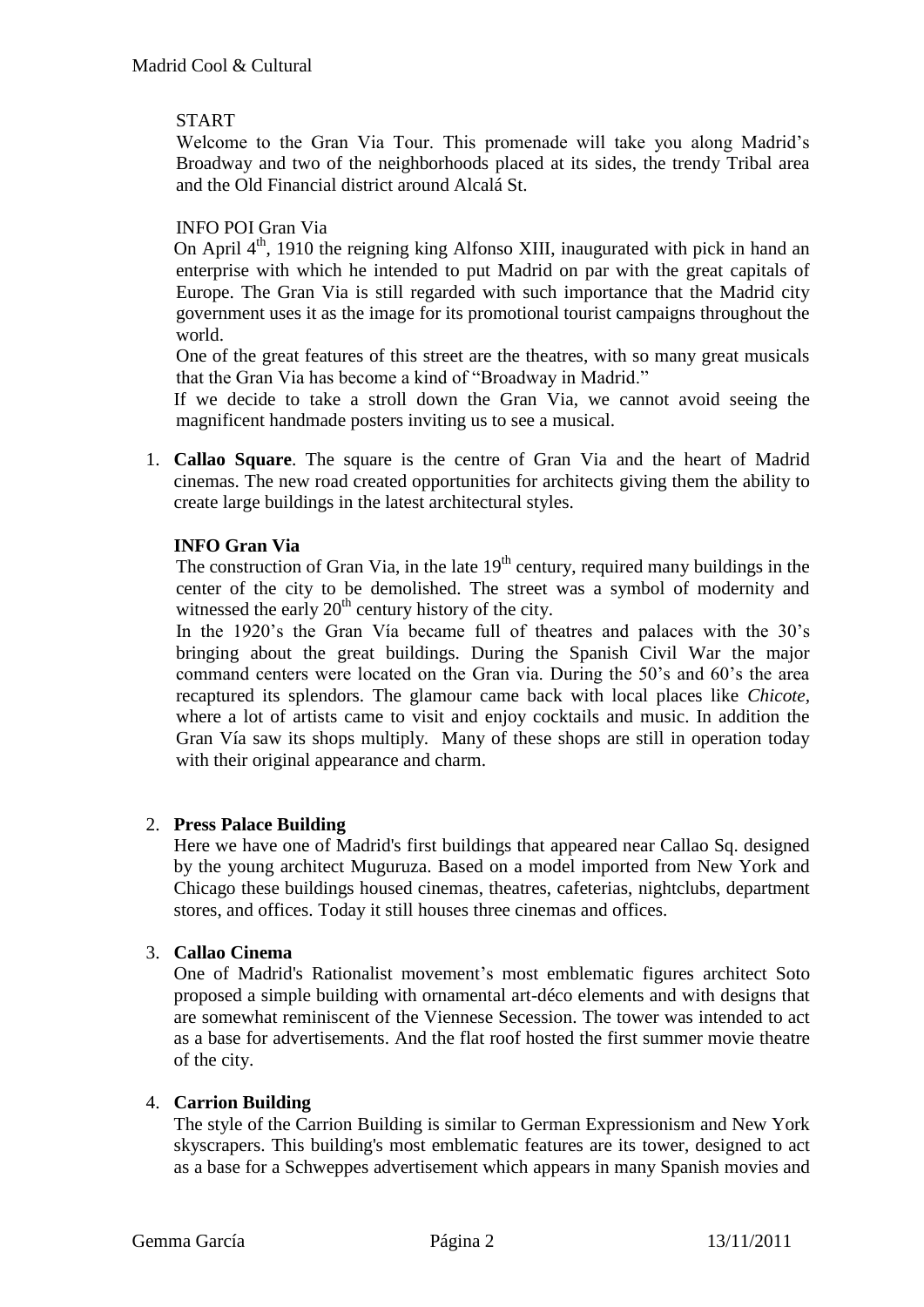its pioneering air conditioning system (the first in the capital). The architect behind this building also designed the art-decó furniture for the complete building.

## 5. **Matesanz House**

Unfortunately for the construction of this building of the few examples of civil architecture, designed by the architect Juan de Herrera in the 18th century, was destroyed one. The current building was designed by Antonio Palacio the same architect who designed the Cibeles Telecommunications Palace and Fine Art Circle buildings and the Madrid metro's first stations which circulated from Puerta del Sol Station to the north of the city with eight stops. Nowadays it houses offices that are reminiscent in their aesthetic to Chicago Style with large iron structures that replace the concrete and large windows.

## 6. **Madrid Paris Building**

This building was home to a shopping centre that imitated those that were in Paris called Le Samaritan. It was a reflection of the beginnings of Spanish big department stores. It is on this street that one finds the most richly decorated shop windows, as well as the very first commercial galleries. It was designed to house the store on the lower floors and offices on upper floors. Since its inauguration it has never closed its doors but has changed owners several times. After the civil war it became a company with products for the home at social (reasonable) prices.

## 7. **Telefónica Building**

Europe's first skyscraper was built with a concrete-metal structure up to 89.30 meter high. Its architect Cárdenas Pastor, of the Madrid Baroque period, left his trademark in the form of the highly ornate decoration. It was the first skyscraper in Europe, but before the building was finished its walls were bombarded by shells during the Spanish Civil War. John Dos Passos wrote his chronicles of the war from the heights of this building. Currently, the Telefonica Foundatio n occupies almost all offices.

## 8. **Florida Hotel**

Famous because Ernest Hemingway, covered the 1936-1939 Spanish Civil War from the legendary and elegant Hotel Florida. Hemingway lived in the Florida Hotel with his girlfriend Martha Gellhorn and from the hotel she wrote some of the best chronicles of daily life in Madrid. The hotel sheltered all the foreign press during the conflict, The Daily Telegraph, The New York Times and the Daily Express among others and was one of the targets of Franco"s Nationalists.

## 9. **The Oratory of Gracia Gentleman**

In order for the construction of Gran Vía to take place four streets, two convents, and a market had to disappear. What the avenue did respect was the oratory of this convent, one of the more representative creations of neoclassic royal by architect Juan de Villanueva, the same architect of the Prado Museum and the Royal Botanical Gardens in the  $18<sup>th</sup>$  century. The building resembles a small Roman temple. The Legend is that he was a great seducer who God urged to quit his ways. He heeded God"s words and became a very devoted gentleman. His famous legend has inspired a zarzuela (Spanish opera) that bears his name.

## 10. **Military Casino**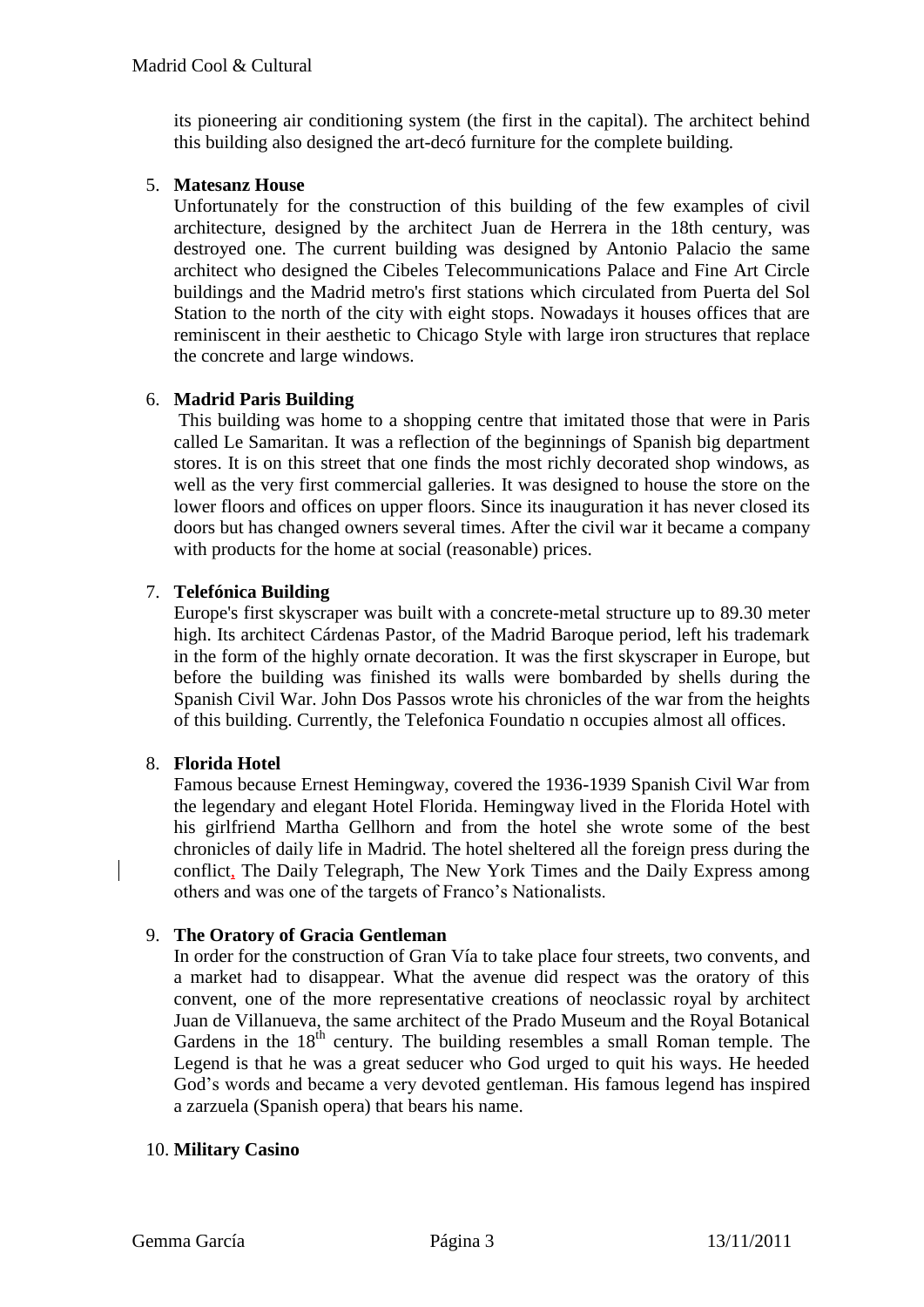It is the former Cultural Center of the Servicemen. The building was projected in 1915 by the architect Sánchez Eznarriaga. The casino was designed as a place of recreation and sport for military officers with table games, billiards and shooting, meeting rooms, lounges, and dining rooms. Highlights include its iron works and glass decoration, especially in the interior of the hall and the baroque facade of the corner, showing the Latin phrase "*[Si vis pacem, para bellum](http://en.wikipedia.org/wiki/Si_vis_pacem,_para_bellum)*" ("If you wish for peace, prepare for war"). The façade consists of concave and convex curves accentuated in the windows, which are arranged with prominent balconies, balustrades, and topped the tower covered with a skew to their facades, everything with a French fashion taste.

NAVI: Turn left and walk across Virgen de los Peligros ST. Turn right at the junction of Alcalá St.

## 11. **San Fernando Royal Academy of Fine Arts**

Founded by the Bourbon King Charles III in the  $18<sup>th</sup>$  century when he purchased the Baroque palace of a financier man and commissioned his architect Villanueva to reconstruct it in accordance with Neo-Classical principles as the Royal Academy of Fine Arts, and had all the Baroque decoration removed. The Academy is currently the headquarters of the Madrid Academy of Art. Its masterpieces are remarkable and its students included famous Spanish painters such as Goya, Picasso and Dalí.

### 12. **Casino**

The private institution began in 1836 when an exclusive group of intellectuals met at the Café del Príncipe, located between Alcalá and Aduana Steet, where the new building would be constructed in 1903. The Casino is a great example of Madrid"s eclectic ideas in the early 20th century, with a mixture of French and Baroque cutting-edge styles. Highlights include the elegant reception room, a magnificent Neo-Baroque library, and the main staircase in a singular Modernist style, which is one of the best in Madrid. Today it remains a private institution, exclusively for members. The building has changed very little in the last years but has recently had a pool installed.

#### 13. **The BBVA Bank building**

This building was built by Bastida Bilbao**,** who also designed the Bank of Spain building. It was completed in 1923. The roof structure and its magnificent sculptures are the only decorations. The rest is built to show columns in great sobriety. Take a look at the figures on the roof. They are two chariots. The chariot and trucks in classical mythology symbolize progress and victory. Therefore, many banks in the modern Madrid chose these images to convey their success. The ones you see were made by Higinio Basterra.

#### 14. **Banesto**

This building was built in 1891 for the Insurance Company "Equitable". If you look towards the top, the temple of golden tones, black and brown striking from afar, you can see a simple clock flanked by two golden figures. The facade of the building is a clear example of the mixture of styles that was used by the architect, Joseph Grases Riera. Each floor is completely different from before. Notice the large windows covered by wrought iron railings and a large number of lamps, some hanging others resting on the first floor balcony. Look at those pieces that support the balconies they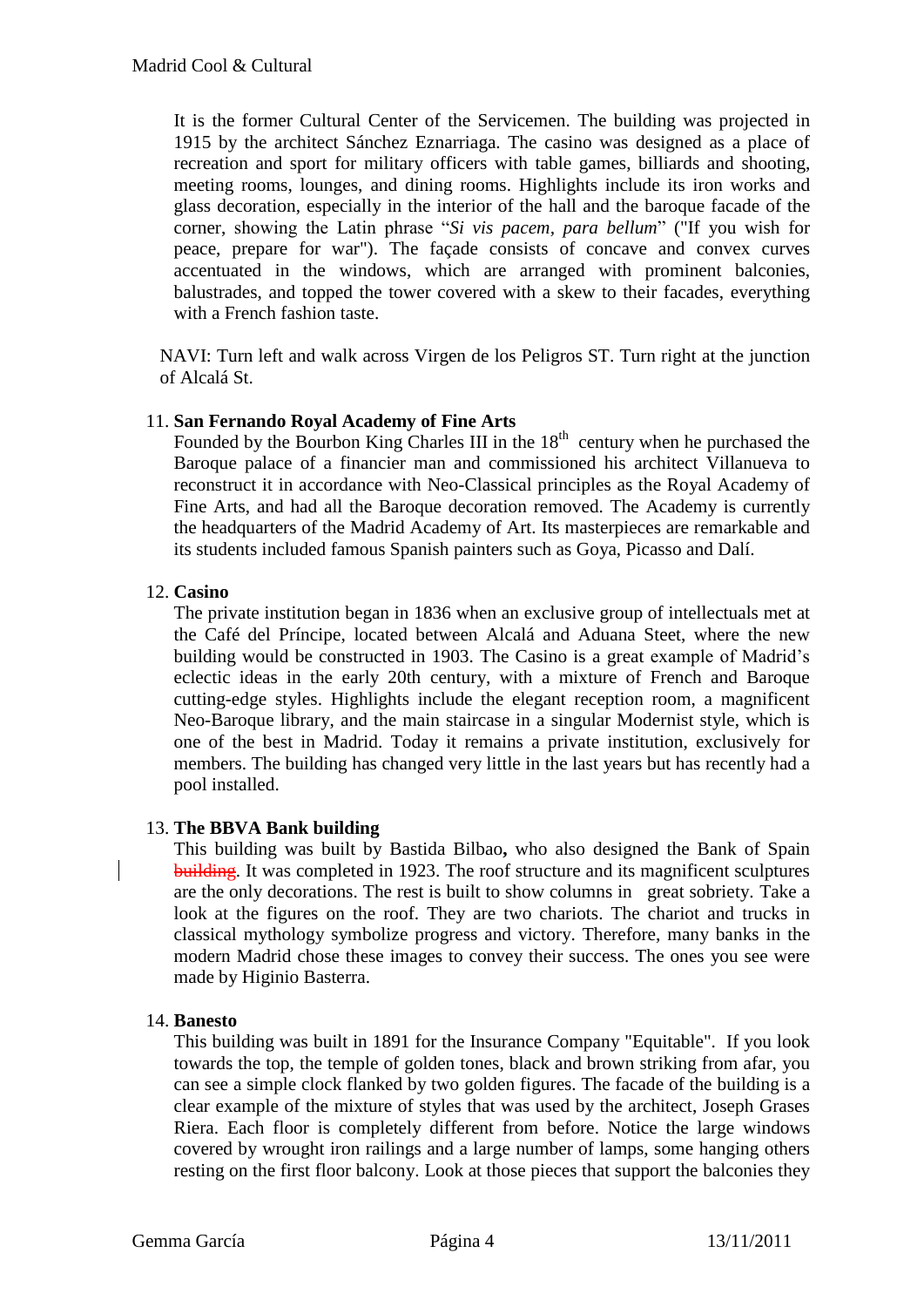are elephant heads carved in stone, all bordering the building, they are very well crafted and deserve special attention in the eyes of every one of them, shining as if they were really trying to communicate with whomever is watching them.

NAVI: Turn Left To Canalejas Sq

#### 15. **Canalejas Square**

This [Square](http://maps.google.com/maps?f=q&hl=en&geocode=&q=Plaza+de+Canalejas,+Madrid&sll=37.0625,-95.677068&sspn=29.025693,74.970703&ie=UTF8&ll=40.417196,-3.700494&spn=0.003398,0.009152&z=17&g=Plaza+de+Canalejas,+Madrid&iwloc=addr) is dedicated to Prime Minister Canalejas who was killed by an anarchist in 1912. Here we find some great buildings owned by banks and wealthy people**.** They wanted to show off their wealth in order to make people trust them. If they had money to build these buildings it meant they were capable of looking after other people"s money. They idea was to make this square a sort of financial area.

### 16. **Meneses Building**

In 1914 the widow of the financier Meneses commissioned their architects to build a commercial building with an attic reserved for housing. The site was small and the solution was to raise the height of the current building, achieving greater verticality of the facade through the provision of semi-columns of classical orders intertwined with giant iron and glass balconies. This type of architecture and the materials used in its construction would inspire other architects in Madrid, especially Antonio Palacios

### 17. **La Violeta Shop**

This shop sells sweets made with violet essence. It was a success from the very beginning which is why this shop is always full of clients who want to enjoy their tasty sweets. We do not know why [King Alfonso XIII](http://www.sightseeing-madrid.com/11-alfonso-xiii-1886-1941.php) decided to make this special kind of sweets but probably because there are many violets in the mountains located at the north of Madrid. Legend said that [King Alfonso XIII](http://www.sightseeing-madrid.com/11-alfonso-xiii-1886-1941.php) usually bought violets for his "official" wife, Queen Victoria Eugenia and also for his "second" wife. At least in this type of arrangement it is was an easy way not to mix up the presents.

#### 18. **Santander Building**

We are facing one of the most beautiful buildings surrounding the square. The project was commissioned by Spanish architect Eduardo Adaro in 1905.The facade is designed in a Renaissance style with flanking two statues, one of which is wrapped in a tuna and points to the head with his hands, symbolizes calculation. The other is a female figure holding an arc between her hands, symbolizing the economy. The building suffered many damages during the Spanish civil war in 1939 and many of the facade ornamentations had to be rebuilt.

#### 19. **Lhardy**

This is Madrid's longest-running culinary act. Lhardy has been a Madrileño legend since opening in 1839 as a place for the city's literati and political leaders. At street level it may be the most elegant snack bar in Spain. Within a dignified antique setting of marble and hardwood, cups of steaming soup are served from silver samovars into classic porcelain cups, and rows of croquettes and tapas are served to standing clients. To pay you need to go to a cashier's kiosk near the entrance. The real culinary skill of the place, however, is on Lhardy's second floor, where you'll find a formal restaurant decorated in the ornate Belle Époque style and another in a remarkable Japanese style.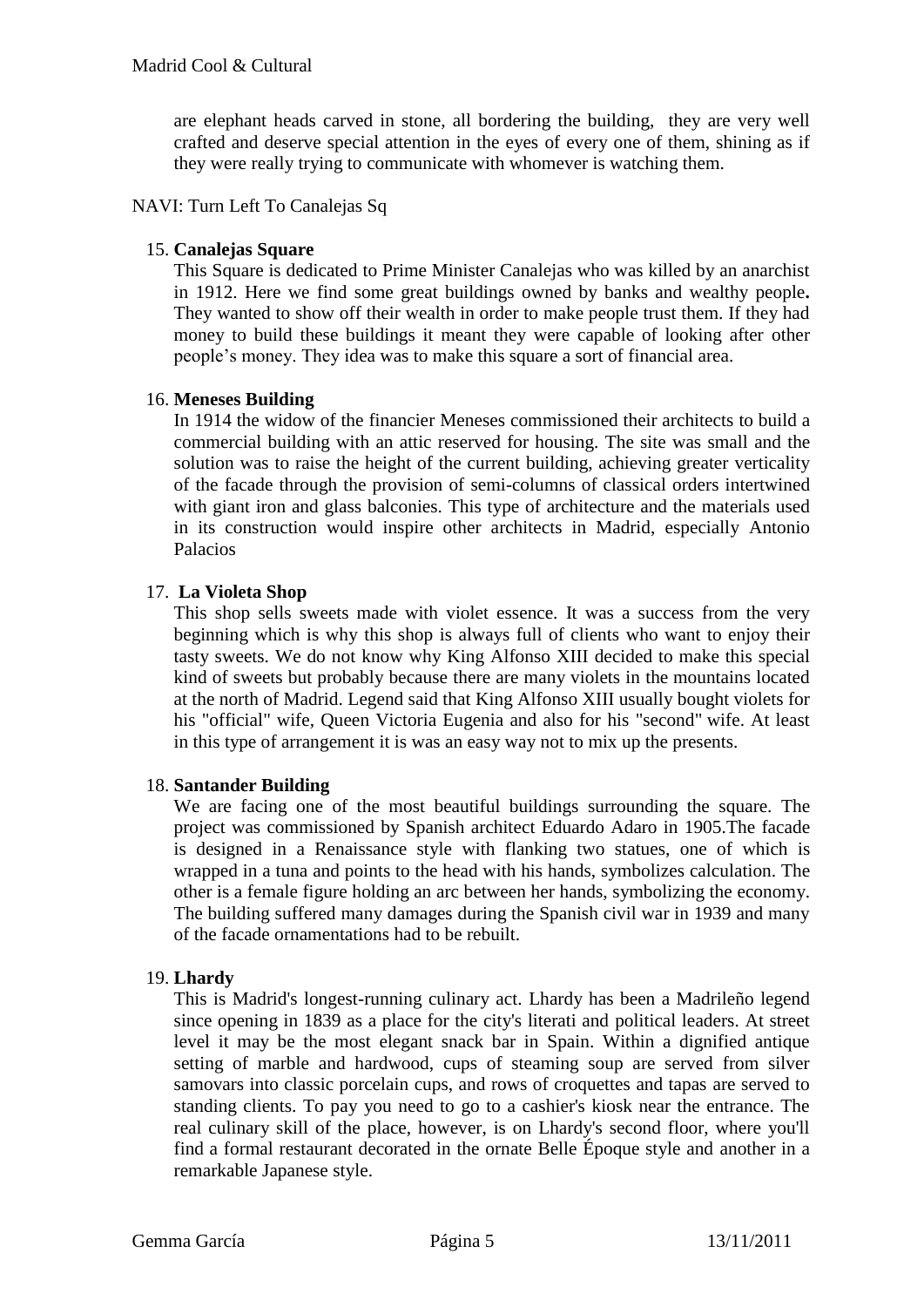## 20. **Casa Mira**

This is a charming old-fashioned shop of traditional pastries, Casa Mira, opened since 1842, specializing in the Spanish nougat. Those of Jijona are tender and those of Alicante are hard. Also try the marzipan .This is the last in a dying breed of confectioner's where everything is handmade using the finest ingredients in the oldfashioned way with no preservatives or artificial colorings. You'll find delicacies here that don't exist anywhere else. Everything you buy will be cut and weighed and packaged in front of you, so you can be sure it's fresh.

## 21. **The Congress Members palace**

The palace is an imposing building with a neoclassical style built in 1850 as the seat of the Spanish lower house of parliament. The main entrance is flanked by bronze lions added in 1866 and framed by a large portico with allegorical representations. The statues represent justice, courage, fortitude, harmony, science, arts, rivers, trade, agriculture, abundance and peace. This entrance is only used once a year when the Spanish king officially opens the parliamentary year. The interior is dominated by a large semicircular assembly hall. The ceiling depicts several historical Spanish figures, including Columbus, Velázquez, Cervantes and Queen Isabel II, as well as some holes made by bullets during the coup d"état in 1989 by Colonel Tejero.

## 22. **Cervantes Statue**

In the middle of the Square you can see the monument to the famous Spanish writer [Miguel de Cervantes.](http://commons.wikimedia.org/wiki/Miguel_de_Cervantes) Cervantes is considered the best Spanish writer of all time, for his novel "Don Quixote" written in 1605, it is considered the first modern novel*.* The writer died in April 23<sup>rd</sup>, 1616, the same day as Shakespeare and in order to honor both of them, the [UNESCO](http://en.wikipedia.org/wiki/UNESCO) established April 23 as the [International Day of](http://en.wikipedia.org/wiki/International_Day_of_the_Book) the [Book.](http://en.wikipedia.org/wiki/International_Day_of_the_Book) The bronze statue was inaugurated in 1835, designed by sculptor [Antonio Solá](http://en.wikipedia.org/wiki/Antonio_Sol%C3%A1) and cast in [Rome](http://commons.wikimedia.org/wiki/Rome) by Prussian artists. The pedestal was projected by architect [Isidro](http://en.wikipedia.org/wiki/Isidro_Gonz%C3%A1lez_Vel%C3%A1zquez)  [González Velázquez](http://en.wikipedia.org/wiki/Isidro_Gonz%C3%A1lez_Vel%C3%A1zquez) and it has two bronze reliefs by José Piquer.

## 23. **Grupama glockenspiel**

This is the first and only one glockenspiel in Spain with the five figure project design entrusted to Antonio Mingote who with a mix of expertise and intuition elected as characters King Charles III, the painter Francisco de Goya, the Duchess of Alba, the bullfighter Pedro Romero and the "Manola", representing the women from Madrid. Surrounded by bells, the clock was built in red copper plated with a stainless steel outer frame. Its diameter is 112 cm and 12 plated Roman numerals, with gold handles of 24 carats. Carousel display characters can be seen daily at noon, at three and eight pm.

## 24. **Palace Hotel**

The building was built by the architect Puig i Eduard Ferres. Construction began in 1910 and was completed in just 16 months. Commissioned for the wedding of King Alfonso XIII with Queen Maria Victoria of Batenberg to accommodate their honored guests. It is a clear example of the early 20th architecture in Madrid. Worth walking in and enjoying the crystal dome, the most beautiful example of modernism in the city.

NAVI: Turn left to the back of the Congress block and turn right to the Jacometrezo St.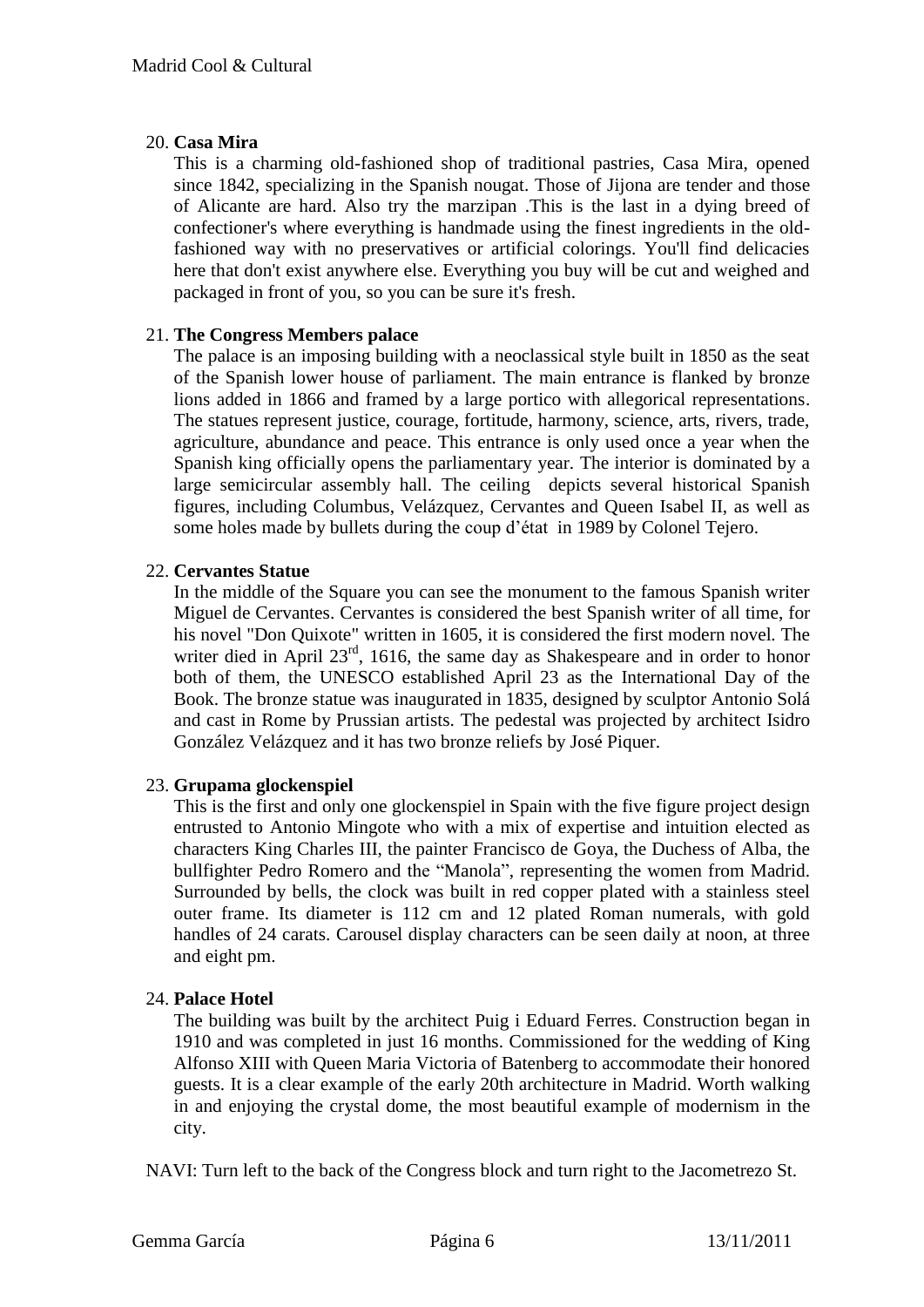## 25. **ICO Collection Museum**

In 1996 Madrid opened the ICO (Official Credit Institute) Museum to display its collections of Spanish contemporary art, one of the most important private collections of Spanish art today. It often hosts temporary exhibitions of contemporary Spanish artists. Admission is free and among its permanent collection you can find the engravings of the Picasso "Suite Vollard" who shows his anxiety, melancholy, eroticism and tensions between the model and the work seen in the 100 prints. The Vollard Suite has much to do with the time that Picasso lived during the years in which he was devoted to the making of the series. It was the time of his marriage to Olga Koklova which destroyed his relationship with Marie-Thérèse Walter and his troubled marriage to Dora Maar. But it is also the time of the civil war in Spain which also affected the artist.

## 26. **Zarzuela Theatre**

In the late 19th century there was a Spanish Opera, boom which prompted the opening of this building in 1856. However at the beginning of the 20th century the Zarzuela began to lose its popularity and has never regained the fame that it once had. At present, many theatres of Madrid like the Zarzuela theatre offer some classic works of this genre in order to recall their glorious moments.

## 27. **Fine Arts Circle**

The academy occupies one of the most elegant buildings in town, designed by Antonio Palacios and completed in 1926. Since its creation it has been a private school for the teaching and dissemination of the arts: painting, printmaking, literature etc. Presently it offers a great number of classes with nude models, exhibitions, lectures and concerts in its theatre and concert hall. It has a masked ball for carnival every year that is remarkable. When Picasso arrived to Madrid in 1897 he took painting classes here.

## 28. **Cervantes Institute**

The headquarters of the Institute occupying the Caryatides building is a genuine emblem of Madrid. The institution is a worldwide [non-profit organization](http://en.wikipedia.org/wiki/Non-profit_organization) created in 1991 to spread Spanish and Latin American culture. Exhibitions, conferences and debates are usually on its program. Pay attention to the beautiful female figures holding Cervantes' head the weight of the building are the caryatids, slaves to the Greeks after the War Medical forced to bear the greater burden in supporting the Persians.

#### 29. **San José Church**

The Church was built in 1742 in the same place where another beautiful church was located. The new one was designed by Pedro Ribera. The style of the church is Baroque. Notice on one side the chapel has a very beautiful altarpiece of San Jose with a sculpture of the 18th century.

#### 30. **Metrópolis Building**

The Metropolis building is probably the most famous of Madrid. It contained the offices of the Metropolis insurance company. The circular tower is surmounted by a dome of slate and covered with more than 30,000 loaves of 24 karat gold .In its original construction the tower supported a bronze statue, Phoenix, on which there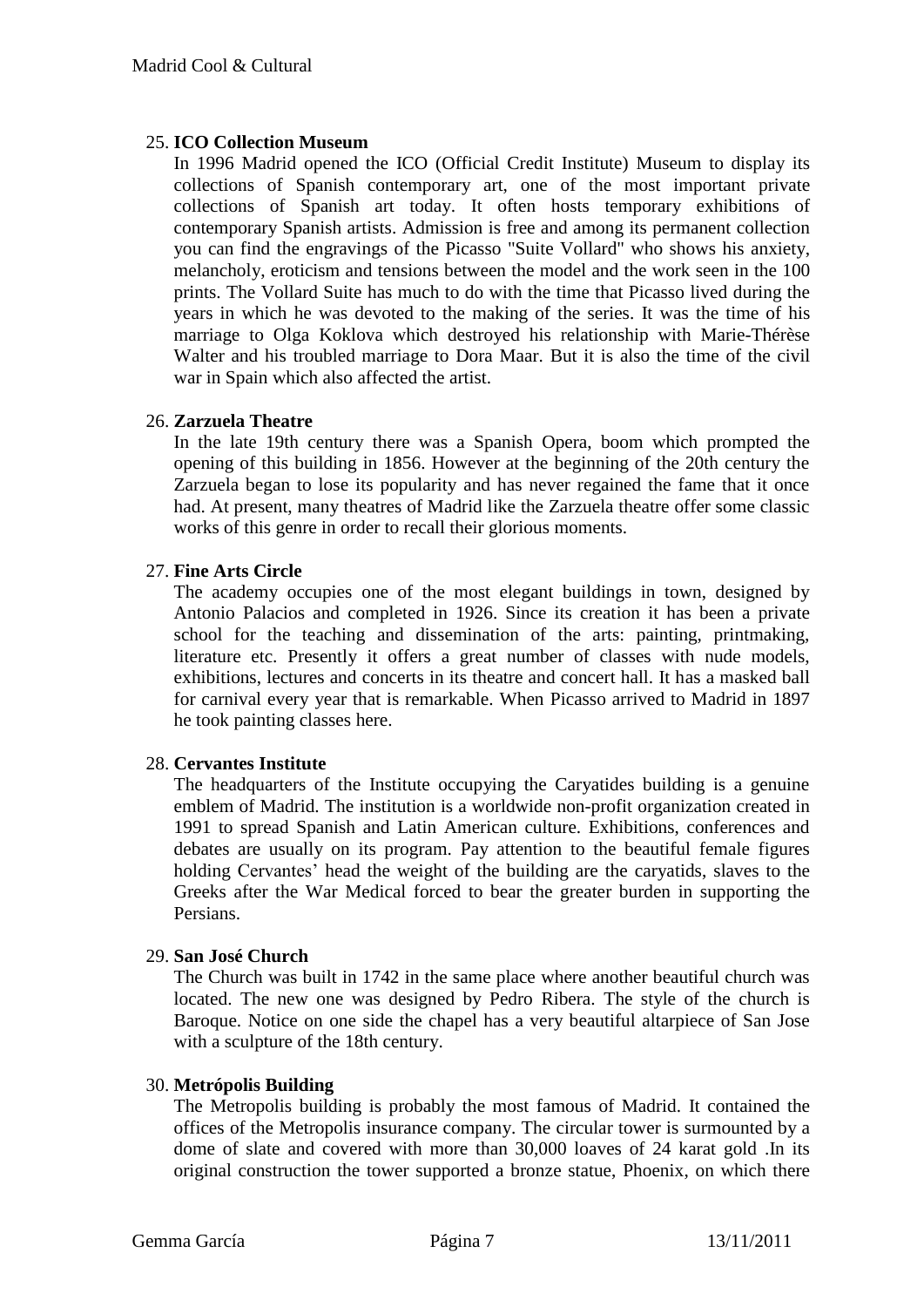was a human figure with a raised arm symbolizing victory rising, ready to fly and its representing Ganymede. This figure was the symbol of the insurance company. The building was erected by French designers Jules and Raymond Fevrier, this edifice has a height of 45 m and is known popularly by the name of the "Coffin House", by the narrowness of the lot in which it is located.

## 31. **Grassy**

When in 1929 the watchmaker Grassy from Milan (Italy) opened the doors of this landmark business on number 1 Gran Via, it was a real revolution. The shop was beautifully decorated with Italian stucco, fresh and terrazzo floors it was the most elitist shop of the city. The basement still houses a clock museum whose collection was begun by the founder. Contemporary Spanish painter Antonio Lopez made a painting of the Gran Via in 1981, immortalizing this jewelry shop.

### 32. **ADA Hotel**

Since the construction of the first buildings on the Gran Via many fashionable private, member-only casinos have appeared. This building, known as the Royal Big Crag Club is exclusively for men. Current King Juan Carlos is an honorable member. The building was built in 1916 by architects Zumárraga and Gambra. Today it still hosts the clubhouse and on the upper floors the Ada Hotel is located which opened in 2009. It is interesting to go up to the terrace and enjoy the magnificent views of the street.

## 33. **Chicote Bar and Museum**

The bar was opened in 1931 by Perico Chicote, a former, enterprising Ritz"s barman. It has been running almost without interruption since then. In the 1940"s Chicote"s was the place to buy black-market penicillin. In the 1950"s Ava Gardner, Frank Sinatra, and Grace Kelly head a long list of illustrious American artists and writers that turned the place into the drinking and artist temple of the then grey, impoverished Madrid. The owner"s collection of liquor bottles together with the glamour accumulated over the years dignified the place"s to its actual museum title. Mr. Chicote left us many years ago but not the fame of his cocktails and the lively reunions on his bar.

NAVI: Take Gran Via and turn the first street on the right: Fuencarral Street

#### 34. **Fuencarral Street & TRIBAL**

This Street has become a landmark of modernity, fashion, design, more underground movement in Madrid. Here you can find more fashionable alternatives and present the best brands, major designers and the latest trends. The quarter around Fuencarral Street is known as **TRIBAL**. This is one of the latest and renovated areas in Madrid and it is renowned for having the last trends. For this reason, they have also joined this new wave. Where? At the multi-spaces shops in Madrid: places where you can do some shopping, drinking or exhibition visiting. They are the most fashionable shops in Madrid.

NAVI: Turn left from Espiritu Santo, continue on Valverde St.

#### 35. **Sciences Academy**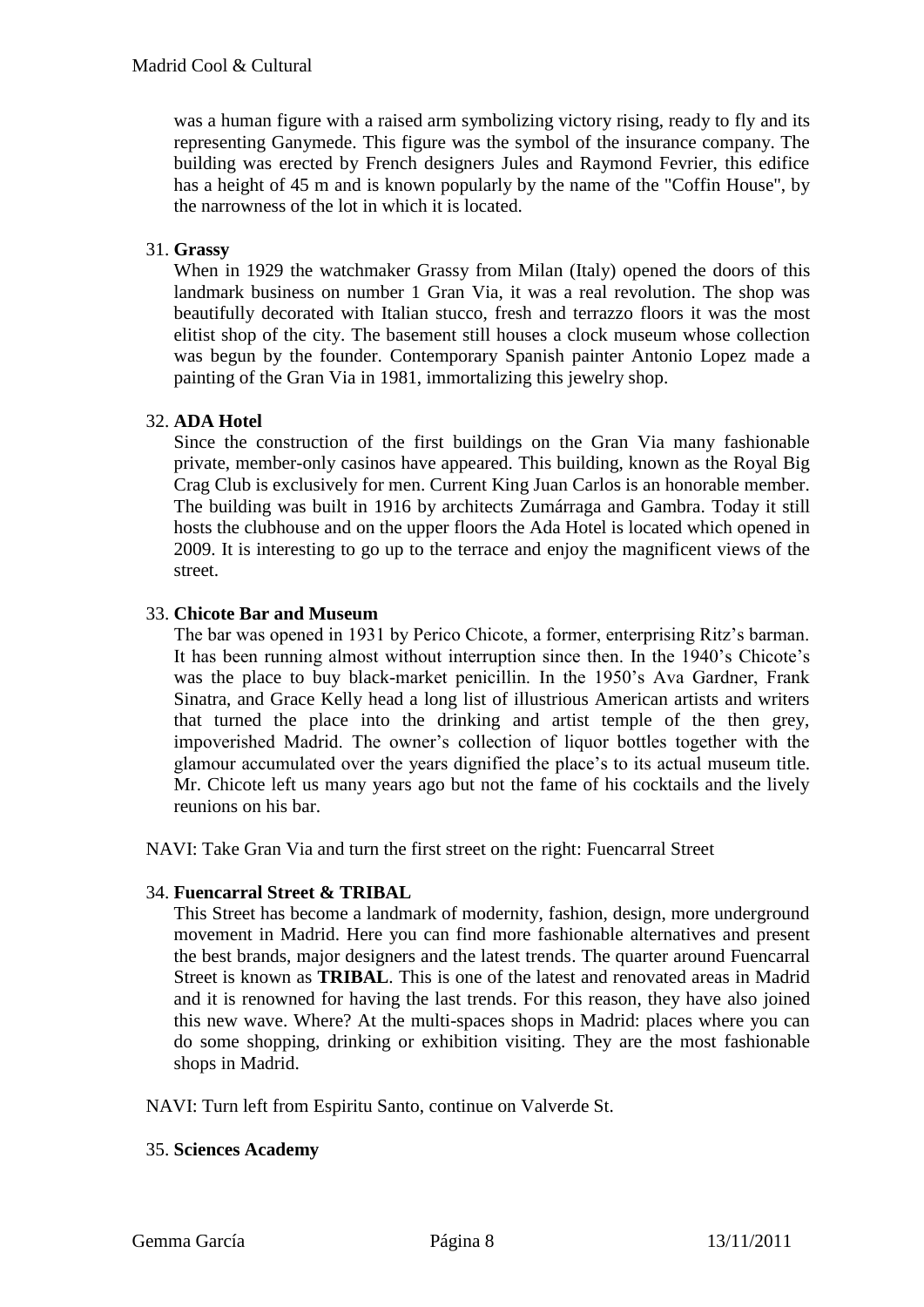This building dates back to 1897 and hosting at inception the Royal Academy of Spanish Language. Although the Royal Academy of Science flourished during the reign of King Carlos III, which coincided with the illustration period in Spain. But we owe its first origins to King Philip the II. The idea was conceived in an atmosphere created by the coexistence of cosmographers with architects and civil engineers who serviced featured monarchs and with artillery and military engineers. The founding idea of the Academy of Mathematics came from the real architect Juan de Herrera, who was also its first director from 1583 to 1597.

### 36. **The Virgin Mary Concepcion Convent**

The convent of the Barefoot Mercenary Nuns was built in the 17th century. It was founded by Dona Maria de Montalba a rich widow who bequeathed her entire fortune to her confessor, who used the money to improve and build the church. The convent inside the church was transformed into a Baroque style and we can find some pictures of famous  $17<sup>th</sup>$  century Spanish artists such as Juan de Toledo.

### 37. **Riesgo Drugstore**

This establishment was founded in 1866, Mr. Riesgo began his career as a herbalist, was once the largest in Europe, which for outstanding value and quality, had concessions for growing plants in the Botanical Garden, exporting its products aboard .The store retains the same look and decor from its inception with the front and side walls covered with 480 wooden boxes, numbered with small porcelain plaques.

### 38. **Lara Theatre**

Founded in 1880, this small theater was converted from its humble origins to the most elegant bourgeois theater in the city. The street facade is inspired by the French style prevailing at the time, with four arches with lanterns brought from Paris and with holes for hanging theatrical props. It still has the royal box that was used by King Alfonse XII and his son King Alfonse XIII, both very fond of theatrical performances and liveliness of the actresses of the time**.**

#### 39. **Church of St. Anthony of the Germans**

In 1607 King Philip III founded a hospital for the Portuguese here. The church was built 20 years later and then King Philip IV gave the hospital over to the Germans. This gem of Baroque"s architecture was built by the architect and Jesuit priest Pedro Sanchez. The interior, with its elliptical plan and its dome is a typical example of the elaborate decoration of the Baroque style. The walls are amazing with their frescoes by Luca Giordano and the dome is covered with a huge ceiling-painting by Francesco Ricci and Juan Carreño. Notice the High Altar because on each side there are three subsidiary altars, richly gilded and decorated with medallions, from which the last Habsburgs - Philip IV, Charles II, Maria Anna of Austria - look down on the visitor.

#### 40. **The Good Fortune Church**

The church was built in 1916 on what were the ruins of the old Good Fortune Hospital, which famously attended to many of the wounded in the famous revolt of May 2<sup>nd</sup>, 1808, and immortalized in the painting by Goya. The building features a variety of styles, Romanesque, Gothic and neo-Moorish. It is most remarkable for the Moorish influence in the arches and the use of bricks.